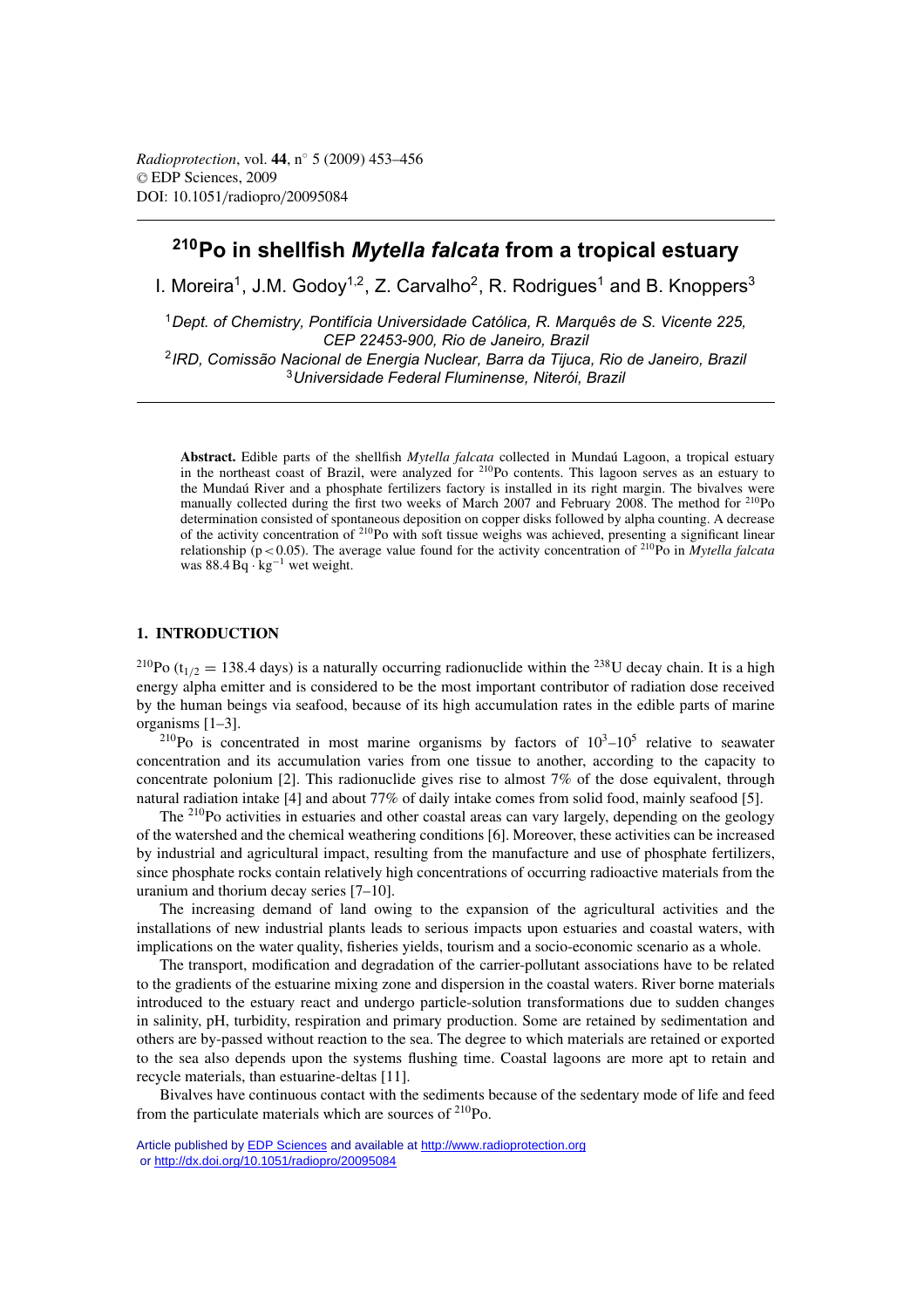#### 454 RADIOPROTECTION

In this paper, edible parts of the shellfish *Mytella falcata* of Mundau Lagoon were analyzed for 210Po contents. This bivalve represents a good source of proteins and has an economic relevance, since its production is about 5 tons a year.

# **2. MATERIALS AND METHODS**

# **2.1 Study area**

The estuarine-lagoon system of Mundaú-Manguaba is situated on the northeast coast of Brazil, state of Alagoas, close to the city of Maceió ( $9°35'$  S and  $35°50'$  W) and corresponds to a choked system characterized by a large potential for material recycling and retention. It has an area of  $79 \text{ km}^2$  with two main water bodies, which converge at their lower portions with a single access to the sea. Due to the strong dependence on salinity, the shellfish *Mytella falcata* occurs only in some parts of Mundaú Lagoon, which has an area of  $27 \text{ km}^2$  and serves as an estuary for Mundaú River.

This region is affected by the sugar-cane monoculture (Alagoas is the third state of Brazil in the production of sugar-cane) and the estuary receives discharges of chemical contaminants, together with domestic, industrial and agricultural wastewaters. A phosphate fertilizers factory is installed on the right margin of Mundaú River, close to its mouth.

Due to the impoverishment of soil quality in the monocultures, as a consequence of the long-term exploitation of the same mineral resources, fertilization is a permanent requirement and the major part of the phosphate fertilizers produced in the region are used in the sugar-cane monoculture.

# **2.2 Sampling**

*Mytella falcata* is a filter-feeding bivalve that lives fixed on the bottom, covering the sediments in some places of the Mundaú Lagoon. The organisms were obtained from the fishermen who dove to collect them during the first two weeks of March 2007 and February 2008. After this the bivalves were washed thoroughly with distilled water to free them from attached particulate matter owing to high radionuclide association with silt/detritus materials.

During the first two weeks of March 2007 and February 2008, bivalves were found only in one place in the sediments of Mundaú Lagoon. The organisms collected in 2007 were divided randomly in 5 different lots. From each lot five organisms were separated randomly and analyzed individually.

The organisms collected in February 2008 were separated by size (3.0 cm, 3.5 cm and 4.0). Organisms with 4.0 cm size were the largest observed. Five organisms of each size were separated and analyzed individually.

#### **2.3 Analytical procedure**

To determine <sup>210</sup>Po in these bivalves, the soft tissues were separated from the valves and each sample was weighed and spiked with a known activity of <sup>208</sup>Po as an internal isotopic tracer for radiochemical yield, then digested by concentrated HNO<sub>3</sub> and after that by H<sub>2</sub>O<sub>2</sub> 30%. The solution was boiled for 2 hours, cooled and then filtered. The filtrate was evaporated at 80 ◦C until dryness. The residue was dissolved in 0.5 M HCl and 1 g of hydroxylamine hydrochloride was added, heated at 90  $\degree$ C and polonium was spontaneously deposited on copper disks during 4 hours.

For determination of <sup>210</sup>Po activity, an alpha spectrometry system was applied with a silicon surface barrier detector, ORTEC, model 576, coupled to a computer for spectrum analysis [12].

Analytical quality was made by analysis of blank and reference standard (spiked sample) for every 20 analyzed samples, according to EPA recommendation [13].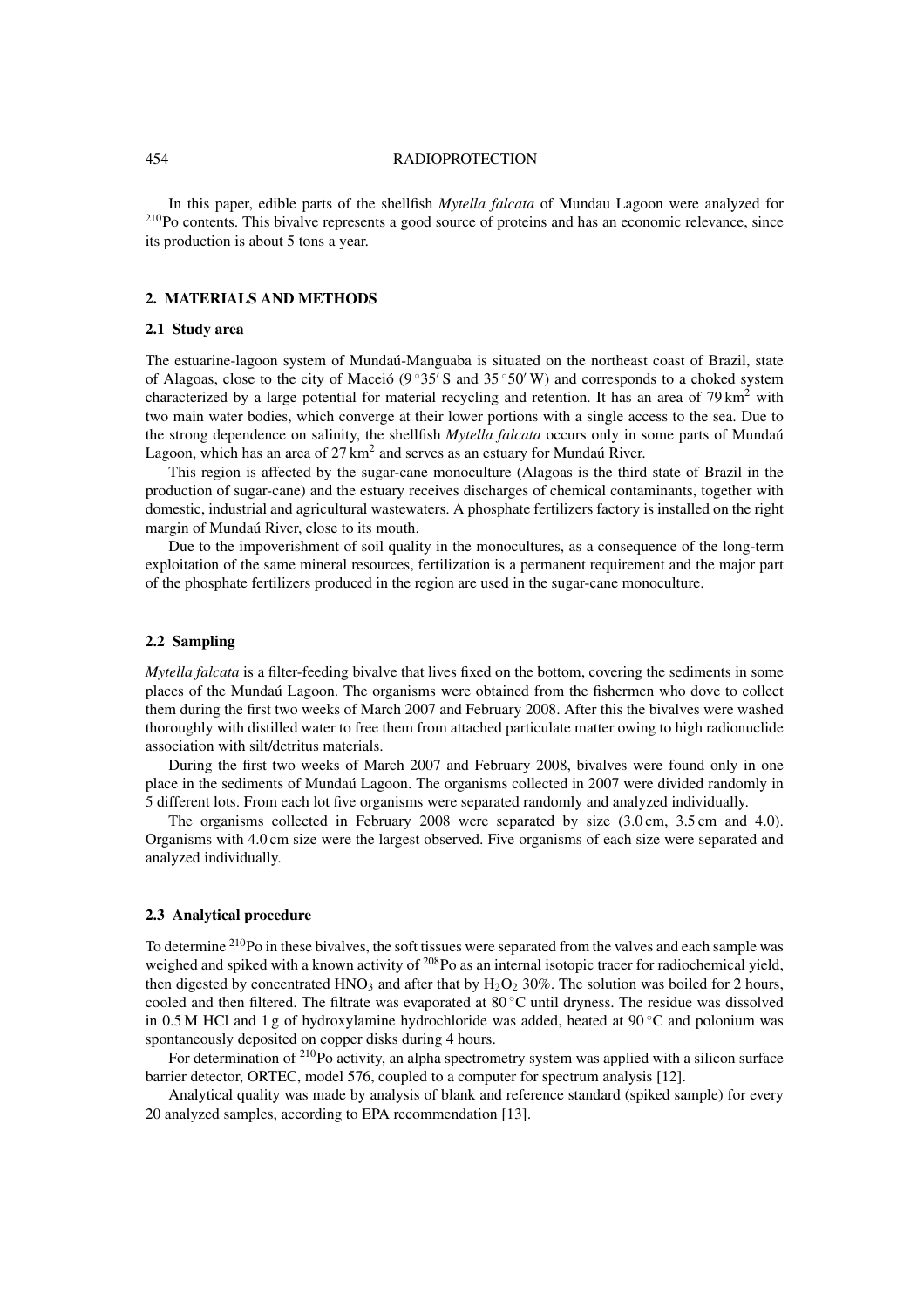## **3. RESULTS AND DISCUSSION**

The Kruskal-Wallis ANOVA test analysis has shown no significant differences ( $p > 0.05$ ) for the analyzed 210Po activities between the three size classes of organisms collected in February 2008 (Fig. 1).



**Figure 1.** Median and range (min – max) of the activity concentration of 210Po in the soft tissues of *Mytella falcata* according to their total shell length.

The activity concentration of <sup>210</sup>Po in *Mytella falcata* decreased with soft tissue weights (W), presenting a significant linear relationship ( $p < 0.05$ ) (Fig. 2). It is important to note that the younger organisms bioaccumulate faster the pollutants than the older ones and/or the corporal mass dilution could be occurring.

Table 1 shows the results obtained for <sup>210</sup>Po average activity concentrations for the organisms collected in March 2007.

The 210Po activity concentrations in *Mytella falcata* found in 2007 (Table 1) and 2008 (fig. 1) are close to the smallest activity concentrations found for molluscs in the United Kingdom near a phosphate industry [7] and about 3.5 to 4 times higher than those found in mussels from the Turkish coast of Black



**Figure 2.** Relationship between 210Po activity concentrations and the weight of the soft tissues of *Mytella falcata* from Mundaú Lagoon.